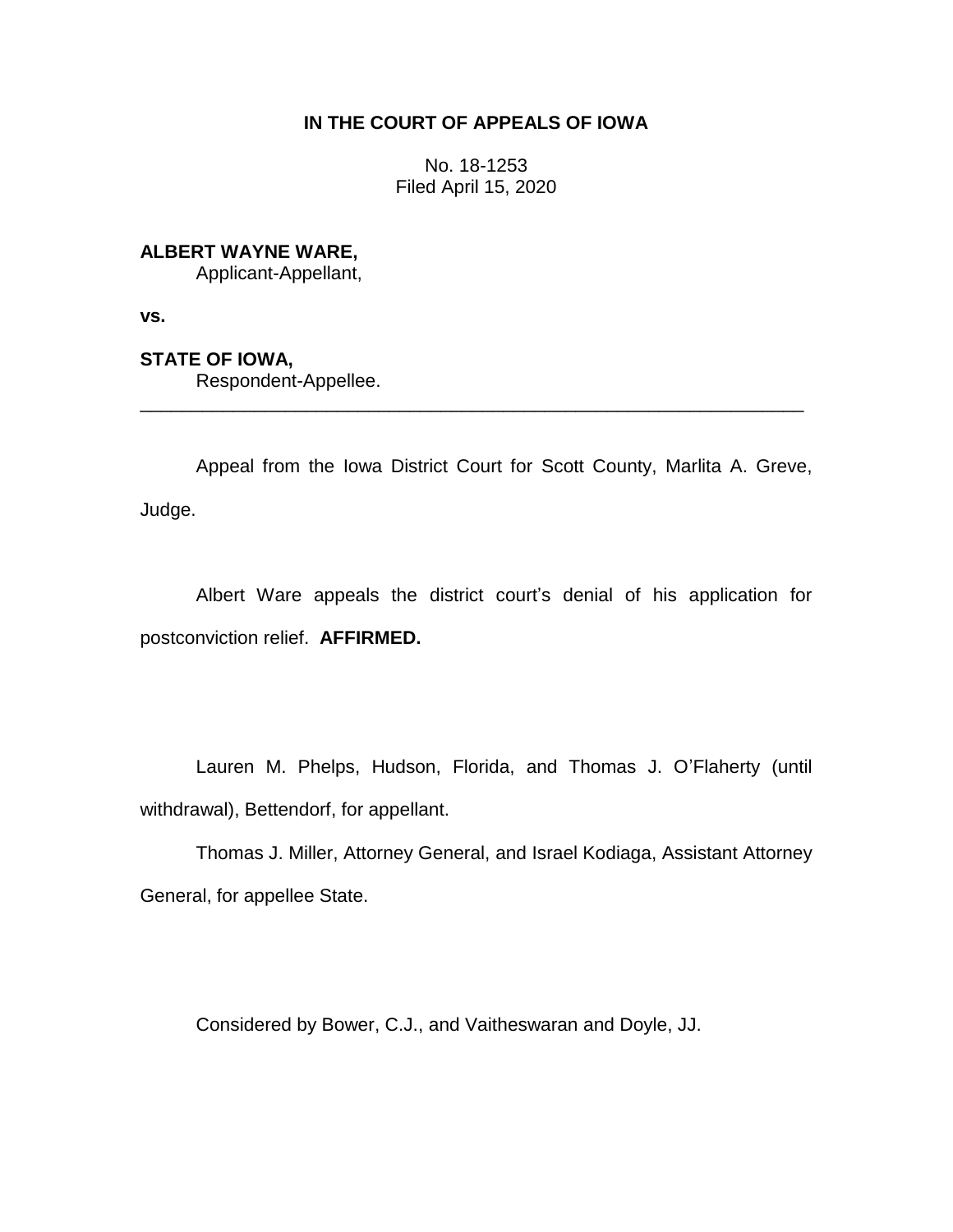#### **VAITHESWARAN, Judge.**

A jury found Albert Ware guilty of first-degree murder and first-degree robbery in connection with the theft of money and a shooting that occurred in Davenport in 1981. The Iowa Supreme Court affirmed his judgment and sentence. *See State v*. *Ware*, 338 N.W.2d 707, 709 (Iowa 1983). This appeal is from the district court's denial of Ware's second application for postconviction relief.

Ware's application was premised on a report commissioned by the Federal Bureau of Investigation which, according to Ware, "show[ed] that [the State expert's] methodology, conclusions and expert testimony were scientifically flawed and wholly unreliable." Ware eventually filed a motion for summary disposition. He attached a letter from the FBI to the county attorney addressing the expert's testimony in his case. The letter stated:

After reviewing the testimony of the FBI's examiner, it is the opinion of the Federal Bureau of Investigation Laboratory that the examiner stated or implied that the evidentiary specimen(s) could be associated to a single box of ammunition. This type of testimony exceeds the limits of the science and cannot be supported by the FBI.

Ware asserted "the Government agent's false testimony was a violation of [his] fundamental right to due process guaranteed by the state and federal constitutions, and . . . [he] must be afforded a new trial." The district court denied the summarydisposition motion. The court reasoned that "exclusion of [the expert's] testimony at a new trial probably would not change the original guilty verdict."

After several years, the parties agreed to submit the postconviction-relief application for disposition on the briefs. The court denied the application.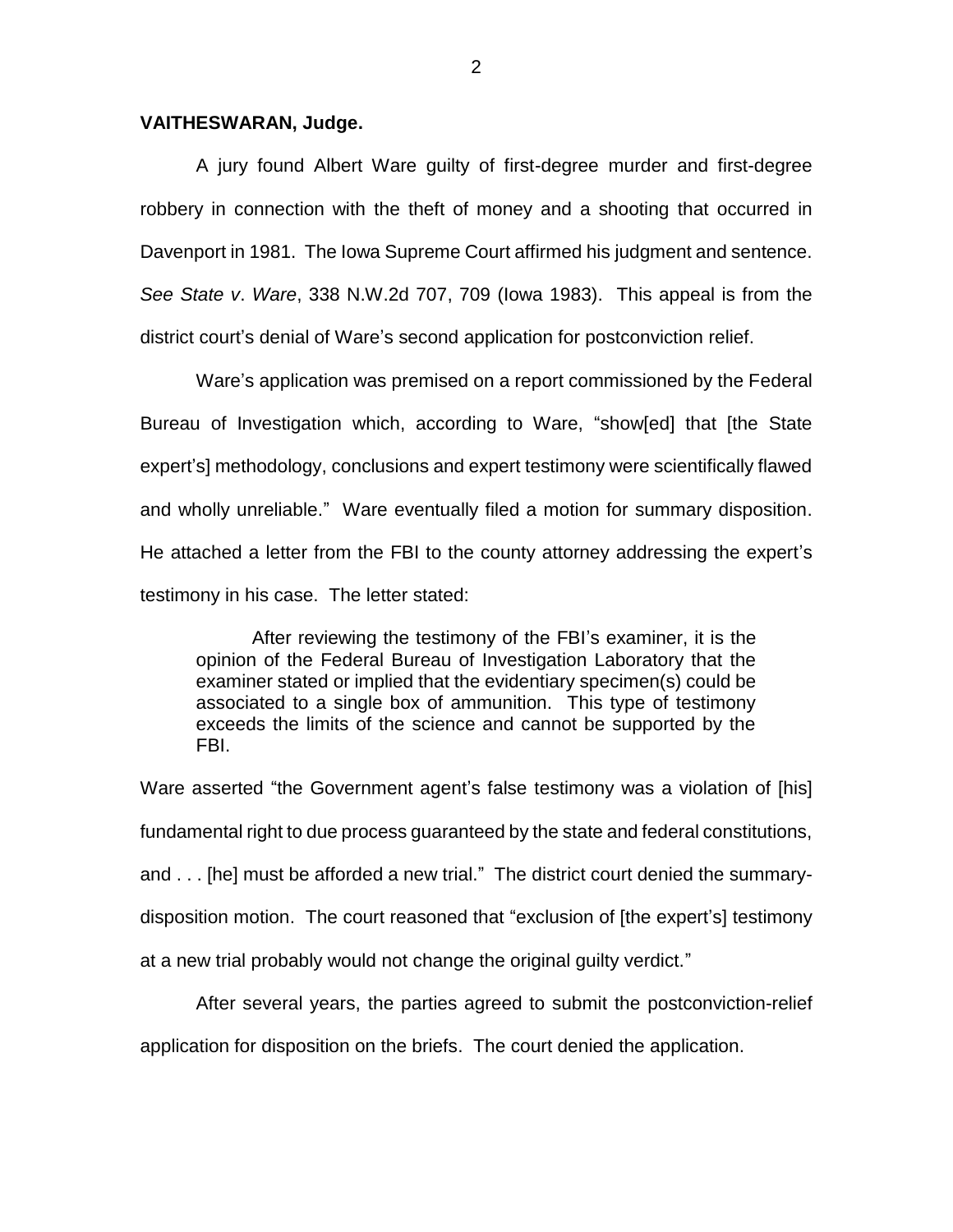On appeal, Ware argues, "The unreliable scientific FBI testimony, now eliminated from evidence, was central to the prosecution's case, and its taint undermined [his] fair trial rights." He also contends, "The corroborative evidence, offered to support the scientific FBI testimony and relied upon by the PCR court, falls short of proving [he] possessed the fatal bullet shortly before [a man] was shot to death."

The State responds that Ware "never raised" an unfair-trial issue and "[n]othing in the postconviction ruling discussed Ware's current claim on appeal alleging a violation of his due process and fair trial rights under article I, section 10 of the Iowa Constitution, and the Sixth Amendment to the United States Constitution." Accordingly, the State asserts, Ware "failed to preserve error" on the constitutional claim. We agree.

In *State v*. *Derby*, 800 N.W.2d 52, 60 (Iowa 2011), the supreme court reaffirmed that "[i]ssues not raised before the district court, including constitutional issues, cannot be raised for the first time on appeal." (citation omitted). The court concluded the defendant failed to preserve error on a claim that he was denied "his constitutional right to a fair trial." *Derby*, 800 N.W.2d at 60.

In this case, Ware raised a due process claim in his motion for summary disposition, but he did not pursue the claim. His brief in support of postconviction relief focused exclusively on whether, in the context of a newly-discoveredevidence claim, "the verdict [would] probably be different" after "the cloud that [the expert] cast over this case is removed." That question is distinct from a due process challenge. *See More v*. *State*, 880 N.W.2d 487, 499 (Iowa 2016) (citing and separately considering (1) a newly-discovered-evidence claim based on the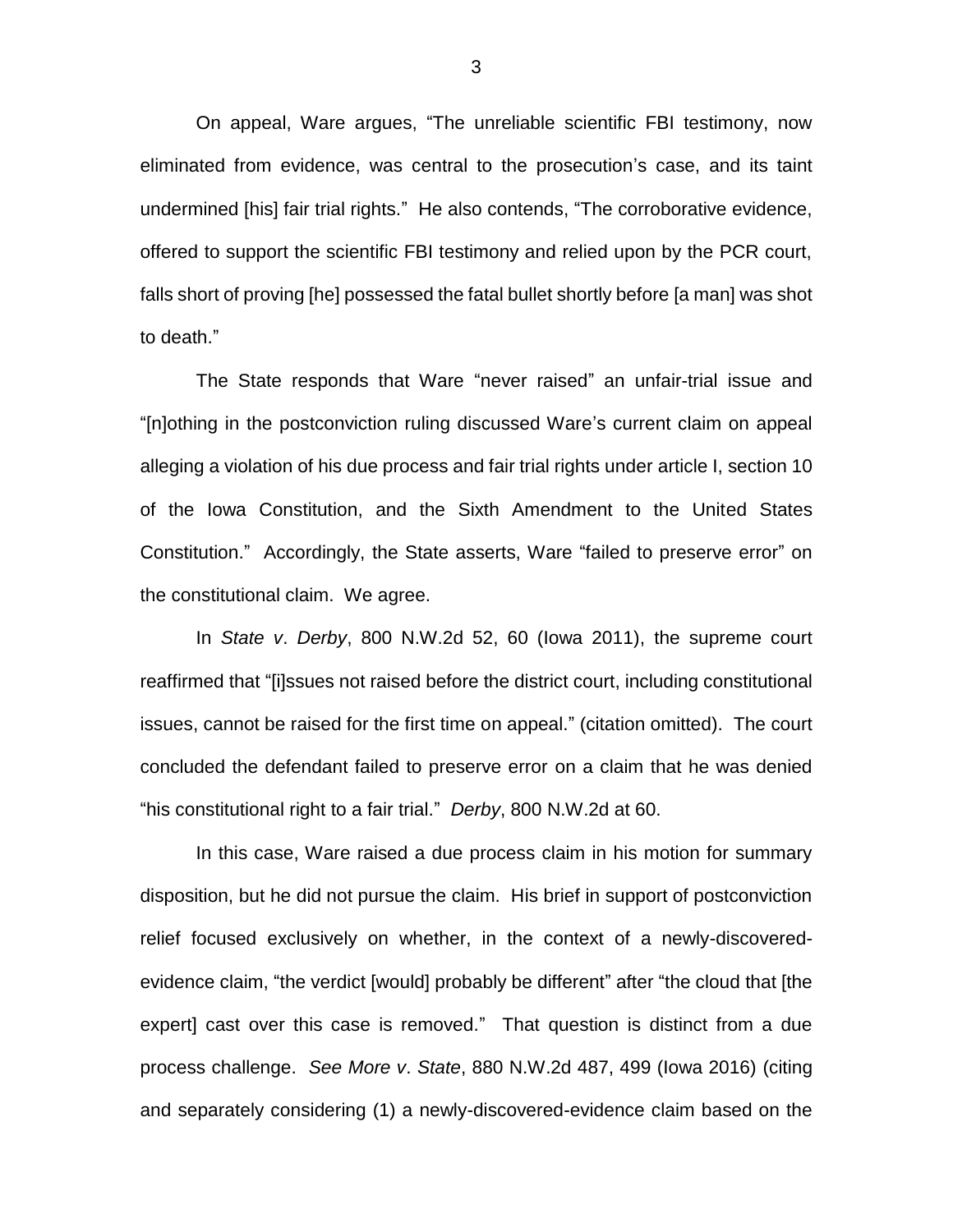same flawed evidence that is at issue here and (2) a claim that the flawed evidence deprived the defendant of due process). Error was not preserved on the due process issue and we will only consider the newly-discovered-evidence claim. 1 Our review is for errors of law. *See id*. at 498.

An applicant seeking relief based on newly discovered evidence must show:

(1) that the evidence was discovered after the verdict; (2) that it could not have been discovered earlier in the exercise of due diligence; (3) that the evidence is material to the issues in the case and not merely cumulative or impeaching; and (4) that the evidence probably would have changed the result of the trial.

*Id*. at 499 (citation omitted). As mentioned, the only contested element was the final one: whether the newly discovered evidence in the form of the FBI letter "probably would have changed the result of the trial."<sup>2</sup>

"The standard for whether the evidence probably would have changed the result of the trial is a high one because of the interest in bringing finality to criminal litigation." *Id*. "[T]his is not a harmless error standard, or even the kind of prejudice associated in federal courts with ineffective assistance of counsel." *Id*. at 510. "Instead, the inquiry is whether, based upon all the evidence, the verdict probably would have been different in the case before us." *Id*.

The postconviction court concluded "exclusion of [the expert's] testimony at a new trial would not change the original guilty verdict." The court reasoned that "[t]he body of circumstantial evidence here is significant and sufficient so that a

 $\overline{a}$ 

4

<sup>&</sup>lt;sup>1</sup> Ware also alludes to prosecutorial misconduct. That issue was not preserved for our review.

<sup>&</sup>lt;sup>2</sup> In asking us to affirm the court's ruling, the State cites a letter Ware wrote to the court. We decline to consider the letter because it was not "evidence." *Id.*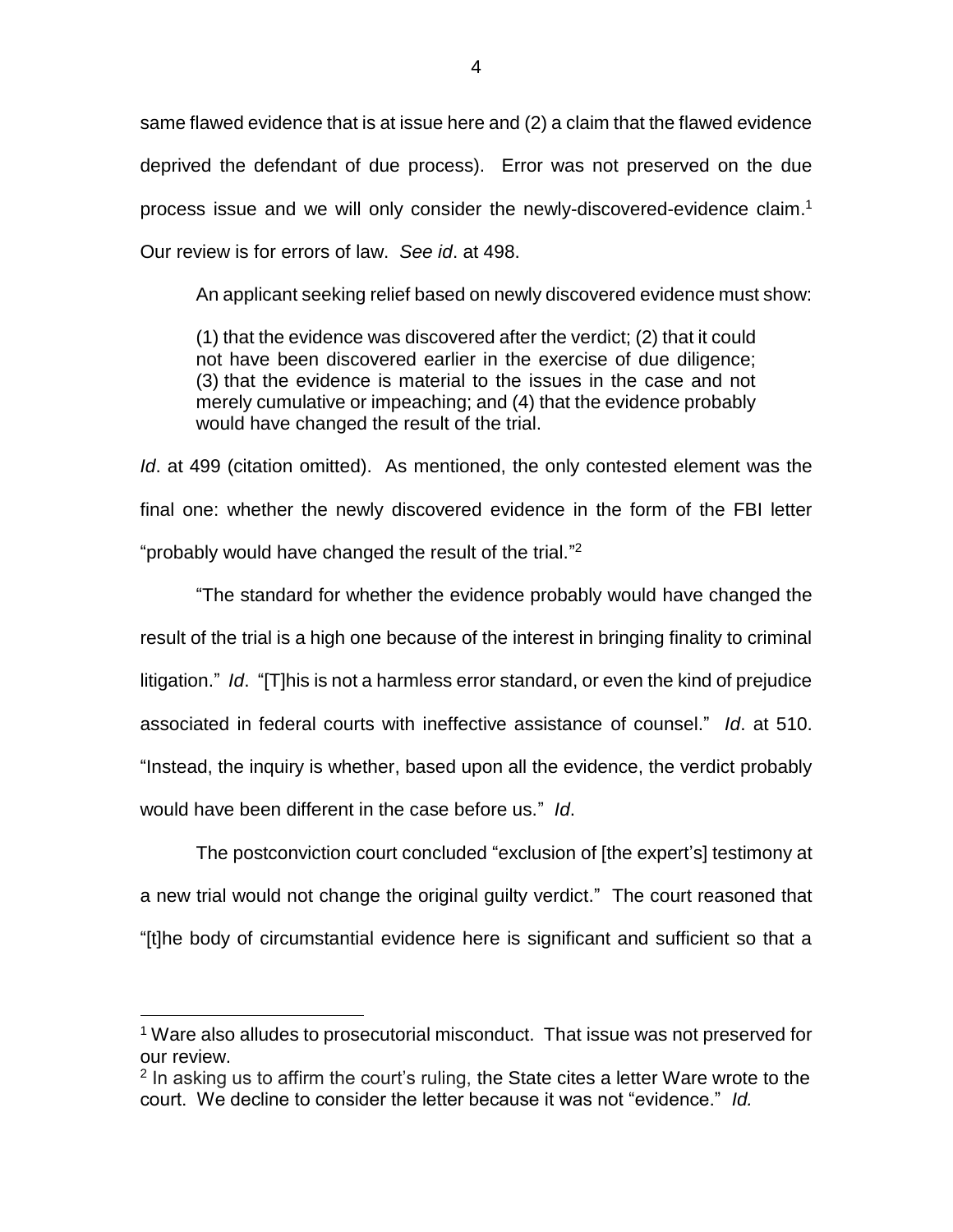reasonable juror could have found proof beyond a reasonable doubt that" Ware

committed the murder "without the [expert] evidence and testimony."

On direct appeal, the supreme court summarized that body of evidence as follows:

Eugene Tappa, the victim of the crime, was the proprietor of the Sports Page Lounge in Davenport. According to the testimony of the accomplice Dennis Williamson (Williamson), Albert [Ware], [his brother] Daniel, and Williamson knew that Tappa routinely brought a large amount of cash to his bar on Thursday nights to cash payroll checks. The three first planned to steal the money from the trunk of Tappa's car while he was visiting at his girlfriend's house. Daniel phoned the lounge and was told Tappa had not arrived, indicating to the three that his car would be at his girlfriend's house. The three went to the girlfriend's house, found Tappa's car, and Williamson used a coat hanger to enter the front seat of the car. Williamson tried to "hot-wire" the trunk release mechanism inside the glove compartment of the car but was unsuccessful. The three left the car and returned to Daniel's place of business where Daniel again phoned the lounge. Learning that Tappa would arrive within a half hour, the three then decided to rob him in the lounge parking lot. [Ware] and Williamson were to accost Tappa while Daniel was to wait in the getaway truck parked nearby. All were armed, Williamson with a .25 caliber weapon and [Ware] and Daniel with .38 caliber handguns.

Williamson testified that when Tappa arrived at the parking lot, [Ware] ran to the car, put his handgun to Tappa's stomach, and told Williamson to grab the money. Williamson took the money bag from Tappa and ran down the alley. He became frightened, however, when he heard a "pop" which sounded like [Ware's] gun, so he did not stop at Daniel's truck but instead ran with the money bag through alleys to Daniel's auto repair shop. When [Ware] and Daniel returned, the three counted and divided the money. Williamson further testified that [Ware] told him at that time that he shot Tappa although "he didn't mean to."

*Ware*, 338 N.W.2d at 709–10. The supreme court found Williamson's accomplice

testimony was sufficiently corroborated by "other evidence which shall tend to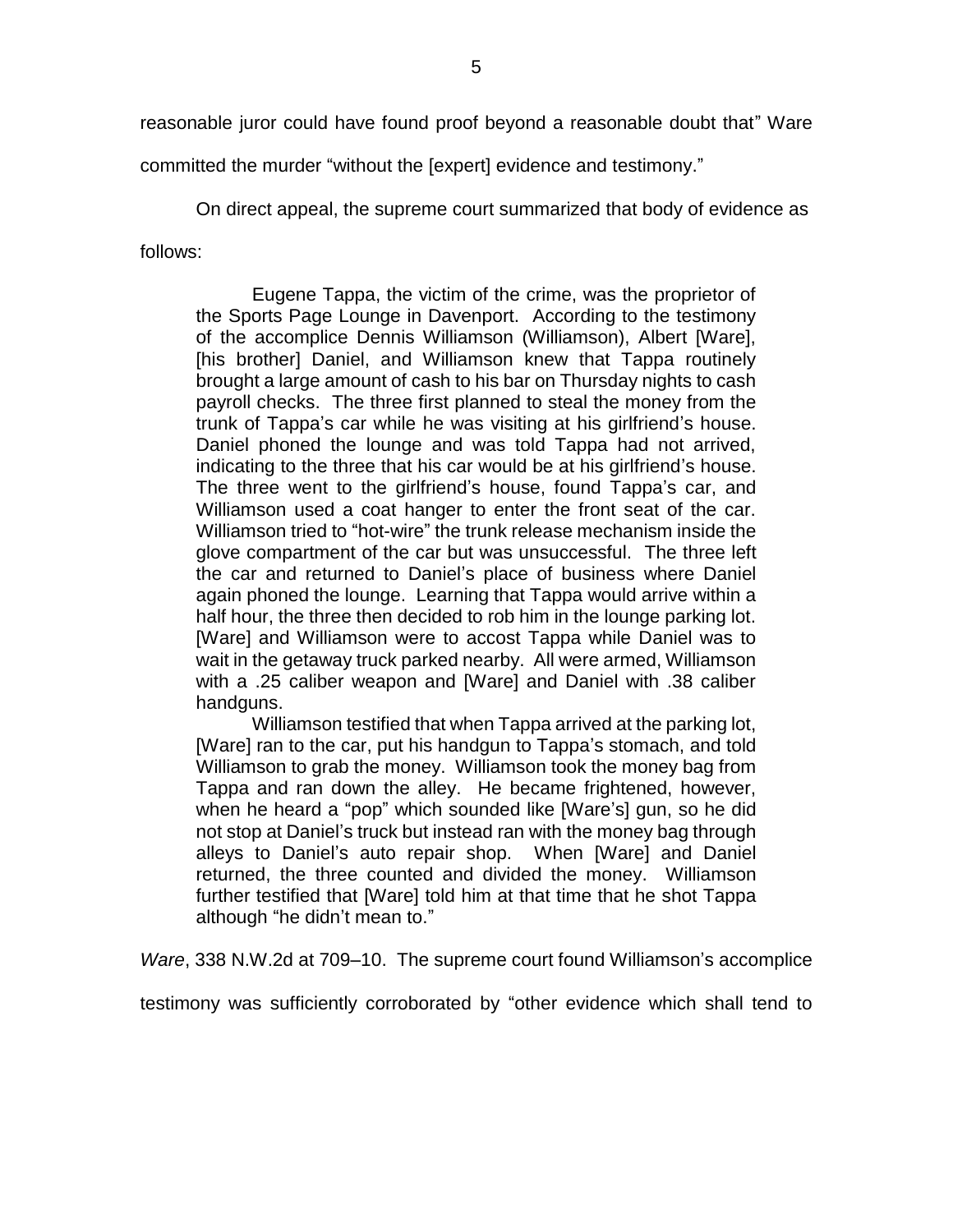connect the defendant with the commission of the offense," as required by Iowa

Rule of Criminal Procedure 2.21(3). *Id*. at 710.<sup>3</sup> The court stated:

Here, the independent evidence concerning the glove box and phone calls by Daniel to the lounge do tend to bolster the credibility of the accomplice Williamson. The critical corroborative testimony connecting Albert to the crime, however, is that concerning bullets he received from [an acquaintance].

[The acquaintance], David Ogburn, . . . testified that several weeks before Tappa was shot, Ogburn had given [Ware] twelve .38 caliber wadcutter bullets which belonged to Ogburn's father. Chemical analysis of the wadcutter bullet removed from Tappa's body and bullets received from Ogburn's father showed that they had the same elemental composition.

*Id*. at 710–11. The court also relied on the since discredited expert evidence, finding "that the evidence tending to connect [Ware] with wadcutter bullets just like

the one found in Tappa's body sufficiently corroborated Williamson's testimony."

*Id*. at 711.

 $\overline{a}$ 

Ware challenges the strength of the bullet-related evidence in the record, absent expert testimony connecting it to the crime. He cites a claimed inconsistency between the testimony of an officer who identified the brand of the fatal bullet and the testimony of David Ogburn's father, who stated the bullets stolen from him were in a box with a different manufacturer's name. In his view, "The jury could have only squared the police identity of the bullet manufacturer, with the contrary evidence of [Ogburn's father], by preferring [the expert's] scientific testimony that the fatal bullet was from the same batch of lead, at the same time and place as [the father's] bullets."

 $3$  The rule was then numbered lowa Rule of Criminal Procedure 20(3).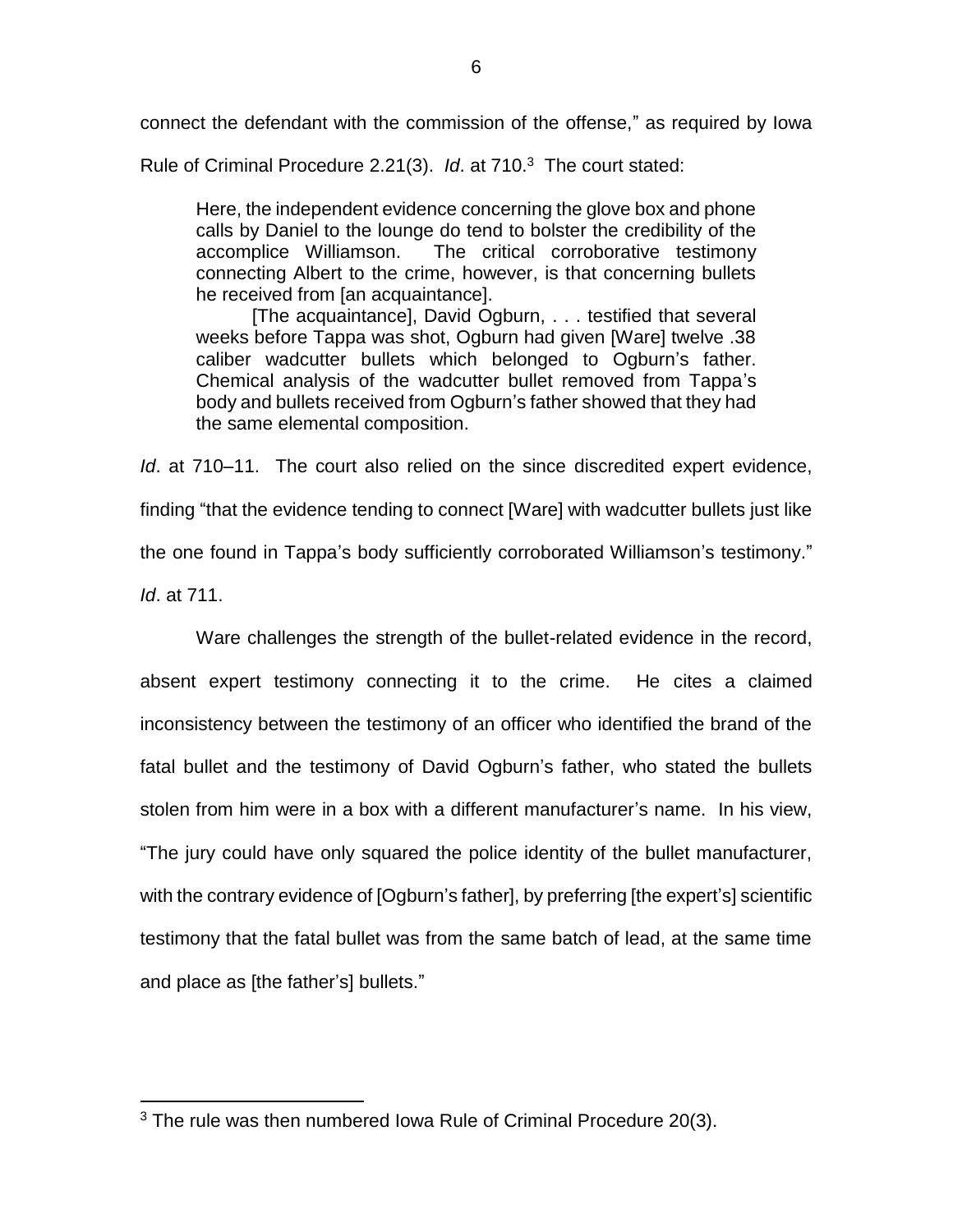To the contrary, the jury could have considered the admission of Ogburn's father that he had no knowledge whether the bullets in his box of ammunition were manufactured by the company whose label appeared on the outer sleeve. He agreed "[t]hey could have been anything simply stuck in there." His testimony together with his son's testimony that he stole the bullets and gave them to Ware, were sufficient to support a jury finding concerning the origin of the deadly bullet, even without the discredited expert testimony.

As noted, Ware also challenges the corroborative evidence. The heading of his argument refers to corroborative evidence "offered to support the scientific FBI testimony," but the body of his argument refers to the evidence "to corroborate" the accomplice testimony of Williamson. Specifically, Ware (1) points to Williamson's "incentives and motivations to lie"; (2) asserts "Williamson's testimony about breaking into Tappa's car to open the glovebox is nothing he could not have done alone" and"nothing other than Williamson's testimony "puts him in the vicinity of Williamson's automotive burglary"; (3) states Williamson's testimony that he (Ware) called the lounge to determine Tappa's whereabouts was unsupported by any other evidence; and (4) asserts Williamson was "a chronic alcoholic and intoxicated at the time of the crime."

None of these points implicate the State's use of the discredited FBI testimony to corroborate Williamson's testimony. We have declined to "reconsider whether there was sufficient corroborating evidence for the jurors to rely on [accomplice] testimony" where "the corroborating evidence was not affected by" the newly discovered evidence. *See Wright v*. *State*, No. 15-1530, 2017 WL 936077, at \*8 (Iowa Ct. App. Mar. 8, 2017). That said, the newly discovered

7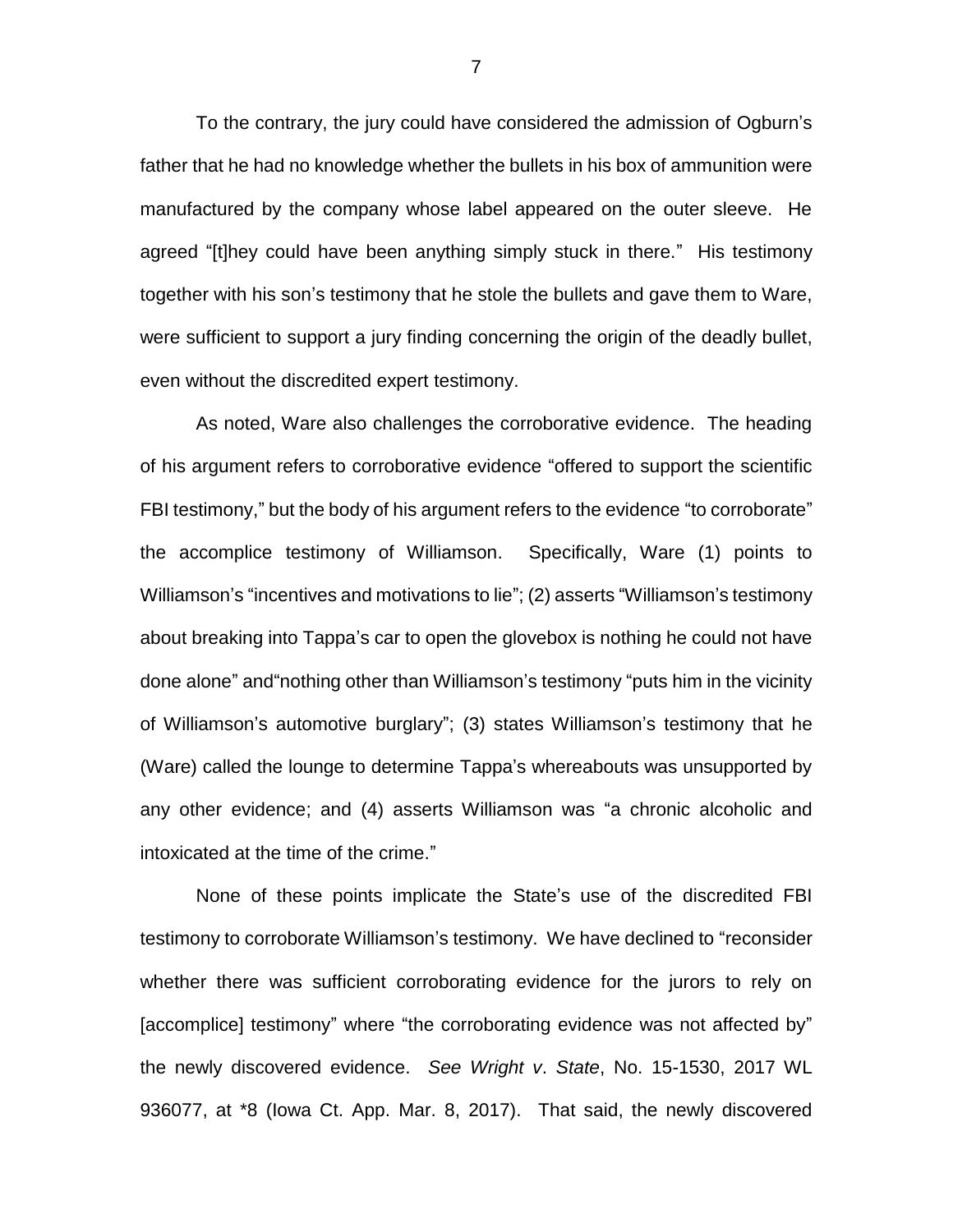evidence in *Wright* was the claimed recantation of an accomplice who previously implicated the defendant. *Id*. at \*4. Here, the newly discovered evidence removes a piece of corroborating evidence. Because the removal of that evidence implicates the sufficiency of the remaining corroborating evidence, we will address Ware's four challenges to the corroborating evidence.

The first and fourth points Ware raises go to Williamson's credibility rather than the sufficiency of the corroborating evidence. The postconviction court acknowledged Williamson had significant motivations to lie and consumed large quantities of alcohol. Nonetheless, the court found "ample and sufficient corroboration of" his testimony. We agree with the postconviction court that, irrespective of Williamson's credibility, the focus must be on the corroborative evidence.

Ware's second and third points relate to that evidence and specifically to the claimed absence of corroboration for Williamson's glovebox and phone call testimony. The supreme court found evidence to corroborate both points. The court's decision on this point is conclusive. However, even if we were to find that those pieces of evidence alone are not sufficiently corroborative of Williamson's testimony in the absence of the discredited FBI testimony, the record contains additional corroborative evidence.

Williamson testified Ware ran up to Tappa's car with his gun out, "put the gun to Tappa's body"—specifically to "his stomach," and shot Tappa. Ware himself partially corroborated this testimony. *See State v*. *Martin*, 274 N.W.2d 348, 349 (Iowa 1979) ("Defendant's testimony alone probably would have been sufficient to satisfy the rule."). He testified at trial and placed himself in the company of his co